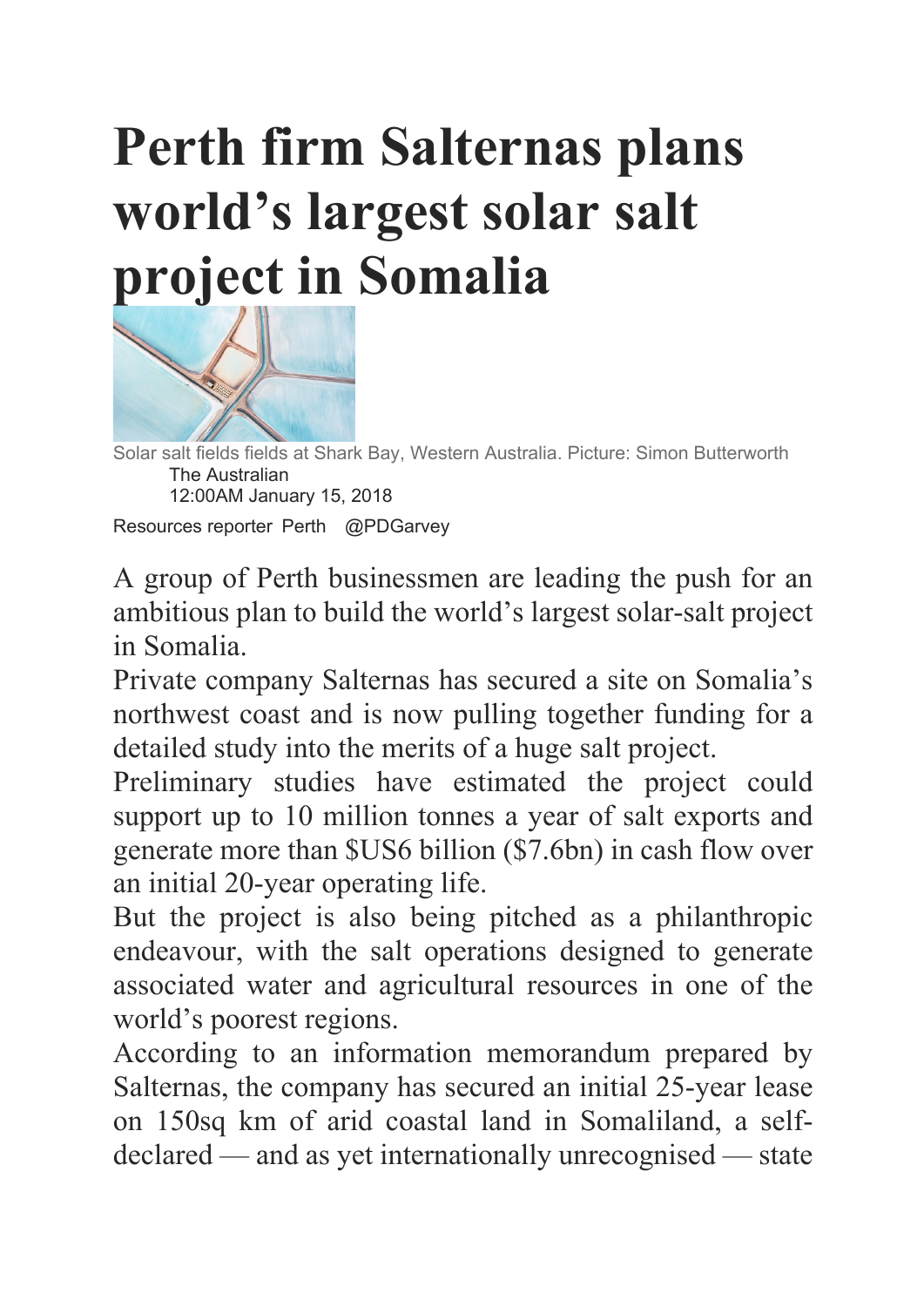that is an autonomous region of Somalia.

While Somalia has a reputation as one of the most dangerous nations in the world after decades of unrest, Salternas says Somaliland is comparatively stable. The project site is about 1400km from Mogadishu, the Somalia capital that is also the epicentre of much of the country's violence.

International sovereign risk expert Colin Roberts, the chairman of Salternas, believes the project can mitigate the dangers through the bilateral investment treaty between Somalia and Germany. Salternas plans to establish a German subsidiary, which in combination with the treaty will give the project recourse to the International Court of **Justice** 

The project's first stage is projected to cost between \$US110m and \$US190m to develop, but Mr Roberts is hopeful the potential social benefits will appeal to philanthropically inclined investors.

"We are hoping to find people like ourselves, people who have reached that part of their lives where they've done well and they want to put something back into Africa," Mr Roberts told *The Australian*.

While the elevated salt levels of the Gulf of Aden, the high evaporation rates and low rainfall of Somaliland are ideal for a solar salt operation, Salternas also plans to capture the freshwater evaporation and feed it into nearby greenhouses. Those greenhouses would grow vegetables as well as fodder for cattle, while the evaporation ponds themselves could be suited to aquaculture. "The great thing about the salt project is it creates a mini-environment good for crops, fodder and freshwater. And this is certainly an area that needs all that,"